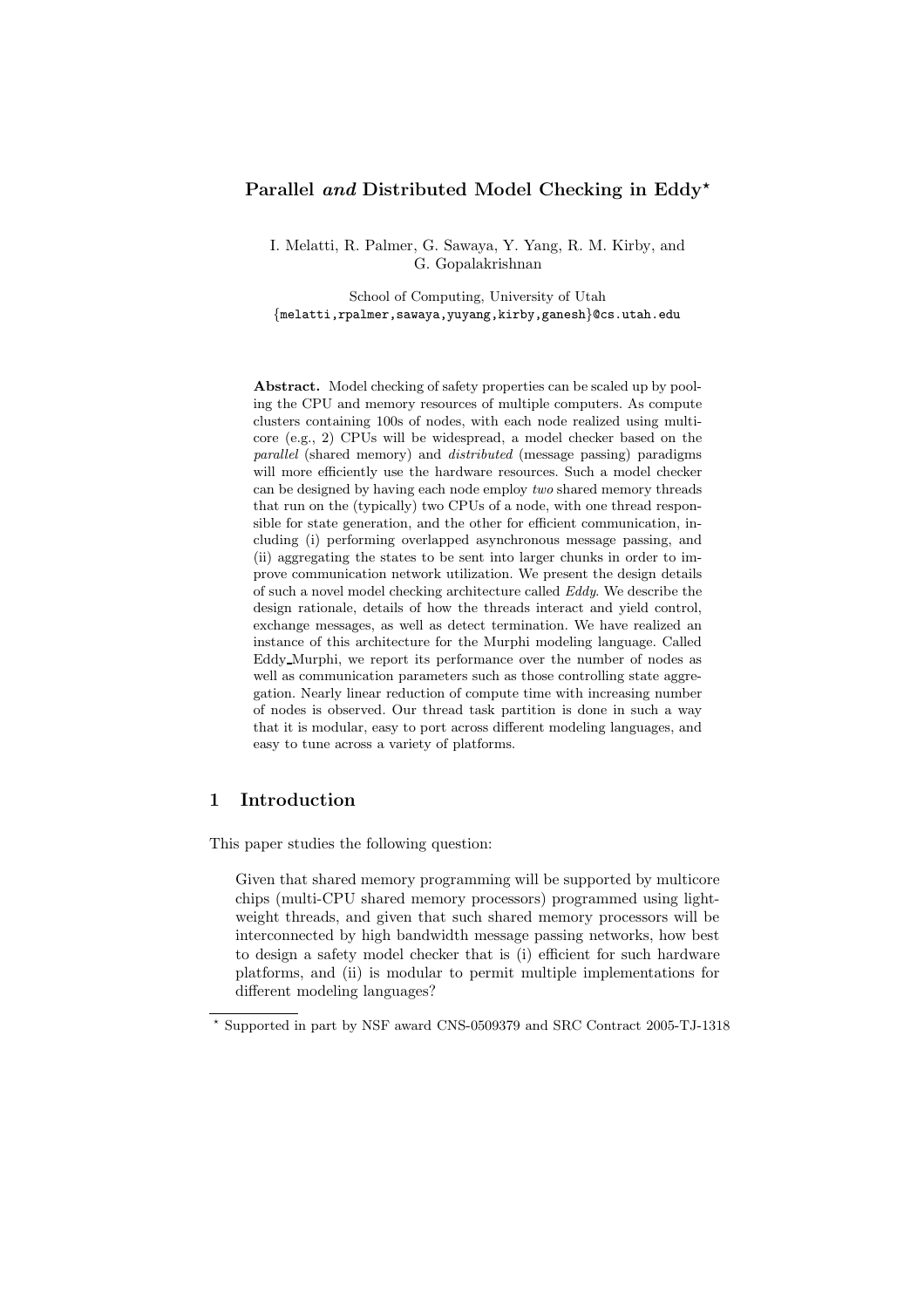The importance of this question stems from many facts. First of all, basic finitestate model checking must continue to scale for large-scale debugging. Multiple CPUs per node are best exploited by multi-threaded code running on the nodes; the question, however, is how to organize the threads for high efficiency and modularity, especially given that thread programming is error-prone. Moreover, most parallel versions of safety model checkers employ hash tables distributed across the nodes, with new states possibly sent across the interconnect to be looked up in these tables (as was done since the very first model checkers of this kind, namely Stern and Dill [1] and Lerda [2]); we do not deviate from this decision. What we explore in this paper is whether, by specializing the threads running within each node to specific tasks, (i) the state generation efficiency can be kept high, (ii) communication of states across the interconnect can be performed efficiently, and (iii) the overall code remains simple and modular to be trustworthy.

We have developed a parallel *and* distributed model checking architecture called Eddy that meets the above objectives. A specific model checker following this architecture, called Eddy Murphi (for the Murphi [3] modeling language) has been developed and released. To the best of our knowledge, such a model checker has previously not been discussed in the literature. There are a wide array of choices available in deciding how to go about designing such a model checker. The decisions involved are how to allocate the CPUs of each compute node to support state generation, hash-table lookup, coalescing states into bigger lines before shipment, overlapped computation and communication, and handling distributed termination. Many of these choices may not achieve high performance, and may lead to tricky code. We are placing a great deal of importance on achieving simple and maintainable code, allowing the model checker to be easily re-targeted for a different modeling language, and even make the model checker self calibrating over a wide range of hardware platforms. While much remains to be explored as well as implemented, Eddy Murphi has realized many of the essential aspects of the Eddy architecture. In particular, Eddy Murphi employs shared memory CPU threads in each node running POSIX PThreads [4, 5] code, with the nodes communicating using the Message Passing Interface (MPI, [6]). It dramatically reduces the time taken to model check several non-trivial Murphi models, including cache coherence protocols.

We have also: (i) ported Eddy Murphi to work using a Win32 porting of PThreads [7] as well as Microsoft Compute Cluster Server 2003 [8]; (ii) created Eddy SPIN, a *preliminary* distributed model checker for Promela<sup>1</sup>. Both Eddy SPIN and Eddy Murphi are based on the same architecture: while the state generation ("worker") thread more or less executes the reachability computation aspects of the standard sequential SPIN or Murphi, the communication threads are organized in an identical manner. In the rest of the paper, we will focus on the internal organization of Eddy Murphi, the impact of its performance over the number of nodes as well as communication parameters such as those controlling state aggregation, as well as scalability results from a catalog of benchmarks.

<sup>1</sup> Eddy SPIN was based on a refactored implementation of SPIN [9] which did not exhibit the scalability advantages reported here for Eddy Murphi owing to its very high overheads; this will be corrected in our next implementation.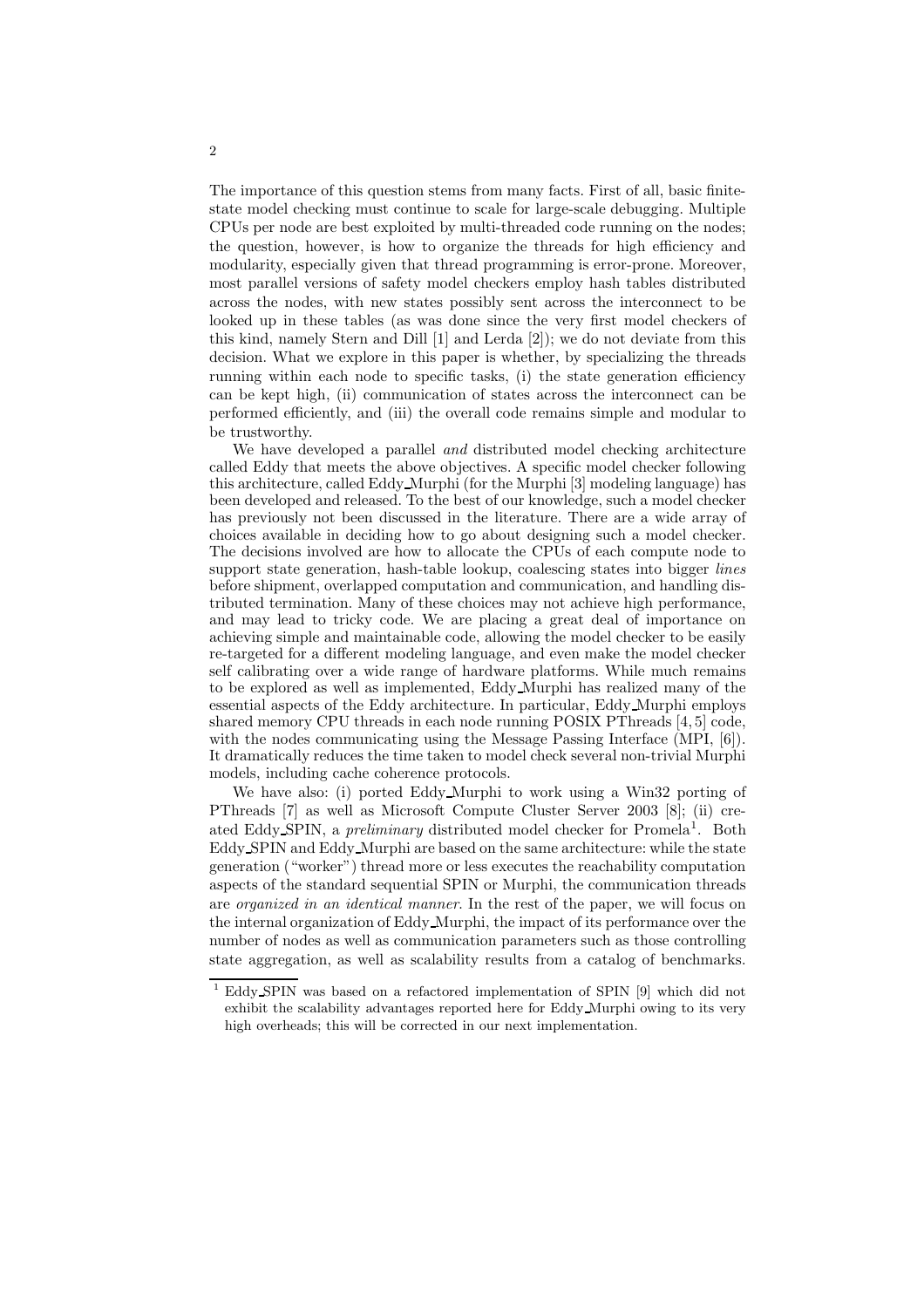```
FIFO Queue Q = \emptyset; /* BF consumption queue */
HashTable T = \emptyset; /* for visited states */
/* Returns true iff \phi holds in all the reachable states */
bool BFS (NFSS S, SafetyProperty \phi)
{
let S = (S, I, A, next);
 /* is there an initial state which is an error state? */
 for<br>each s in I \{if (! IfNotVisitedCheckEnqueue(s))
   /* IfNotVisitedCheckEnqueue returned false, thus s is
      an error state and S does not satisfy \phi */
   return false ;
 }
 /* visit */while (Q \neq \emptyset) {
  s = Dequeue(Q);/* s expansion */foreach (s_{next}, a) in next(s) {
   if (!IfNotVisitedCheckEnqueue(s_next))
    return false ;
  } /* foreach */
 } /* while */
 /* error not found, S satisfies \phi */
return true;
} /* BFS () */
/* returns false if s is an error state (i.e. does not
   satisfy \phi), true otherwise */
bool IfNotVisitedCheckEnqueue(s, AP \phi)
{
 if (s is not in T) {
  if (|\phi(s))return false ;
  HashInsert(T, s);
 Enqueue(Q, s);
}
return true;
} /* IfNotVisitedCheckEnqueue() */
```
Fig. 1. Explicit Breadth–First Search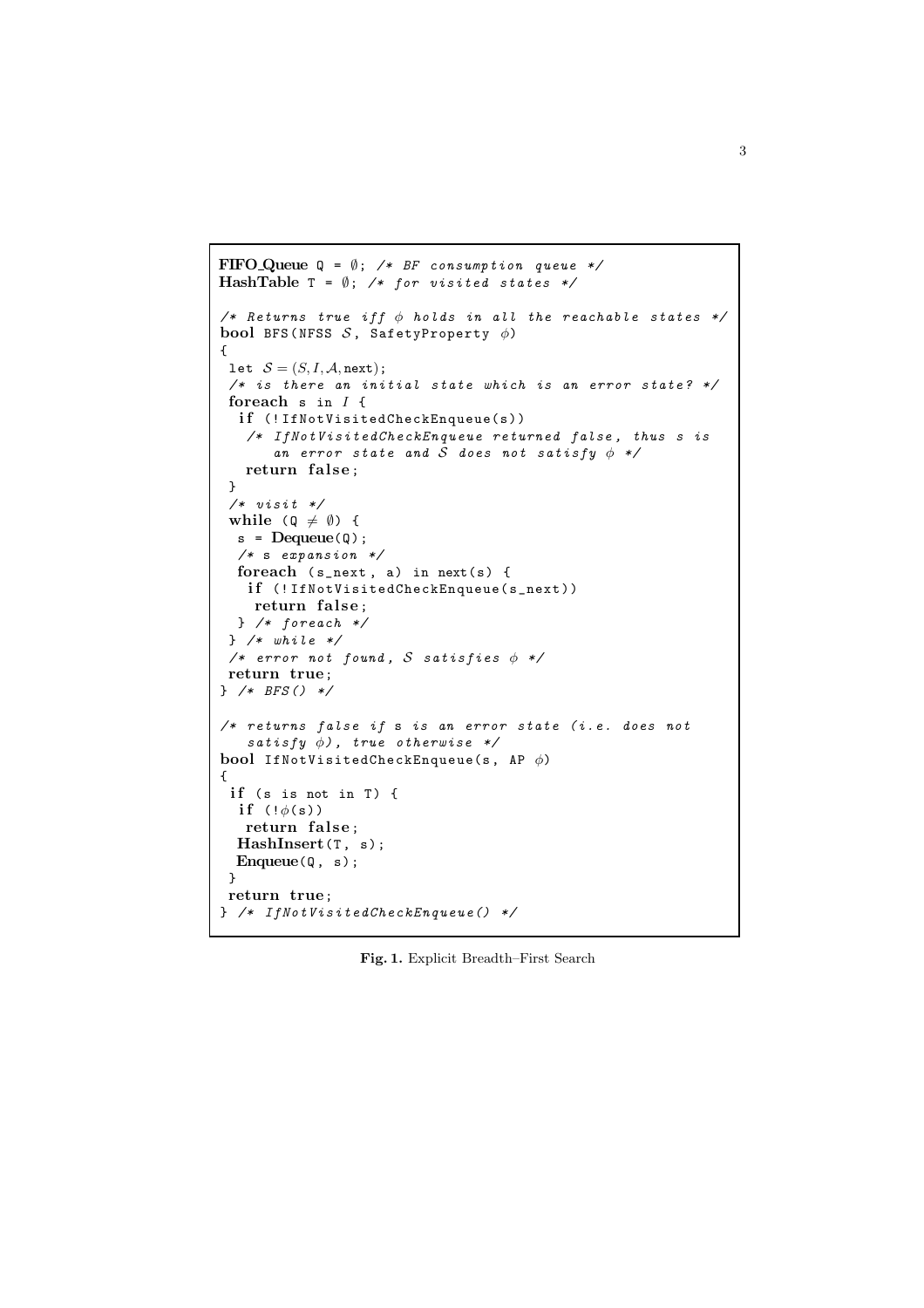Since we do not have the ability to compare "apples to apples" with other existing model checkers, our contributions fall in the following categories. (i) We provide a detailed description of the algorithms used in Eddy Murphi. (ii) We report the performance of Eddy Murphi across a wide spectrum of examples. In one case, Eddy Murphi model-checked a very huge protocol in 9 hours using 60 nodes when sequential Murphi had not enough memory resources to verify it and a disk-based sequential Murphi  $[10]^2$  did not finish even after a week. (iii) In [11], we provide extensive experimental results, the full sources of Eddy Murphi, as well as a Promela verification model that explicates the detailed organization of its thread and message passing code.

The rest of this paper is organized as follows. Section 1.1 presents specific design considerations that lead to the selection of a natural architecture and implementation for Eddy. Section 2 presents the algorithm used by Eddy. Section 3 has our experimental results. Section 4 concludes.

Related Work: Parallel and distributed model checking has been a topic of growing interest, with a special conference series (PDMC) devoted to the topic. An exhaustive literature survey is beyond the scope of this paper. Many distributed model-checkers based on message passing have been developed for Murphi and SPIN. Distributed BDD-based verification tools have been widely studied (e.g., [12]). In [13], a multithreaded SAT solver is described. The idea of coalescing states into larger messages for better network utilization in the context of model checking was pointed out in [14]. Previous parallel Murphi versions has been devised by Stern and Dill [15], Sivaraj and Gopalakrishnan [16], and Kumar and Mercer [17]. As said earlier, a parallel and distributed framework for safety model checking similar to Eddy is believed to be new.

### 1.1 Design Considerations for Eddy

Our main goal is to have the two threads used in Eddy run without too many synchronizations. This increases the intra node parallelism. Furthermore, if threadbinding to CPUs is available (depending on the underlying OS), then contextswitching overhead can also be reduced. Hence, we design our two threads to have complementary tasks, thus maximizing the parallelism between them. One thread will be responsible for state generation, hash table lookup and error analysis, while the other one will handle the communication part, i.e. receiving and sending messages. We also give to this latter thread the task to group up states to be communicated in a big coalesced chunk of memory called a line. We experimentally show that this is far more efficient than suffering the overhead of sending individual states across.

Terminology: A Nondeterministic Finite State System (shortened NFSS in the following) S is a 4-tuple  $(S, I, \mathcal{A}, \text{next})$ , where S is a finite set of states,  $I \subseteq S$ is the set of the initial states, A is a finite set of labels and  $next: S \rightarrow 2^{S \times A}$ is a function taking a state s as argument and returning a set  $next(s)$  of pairs

<sup>&</sup>lt;sup>2</sup> This version of Murphi is able to limit the performance slowdown due to disk usage to an average factor of 3.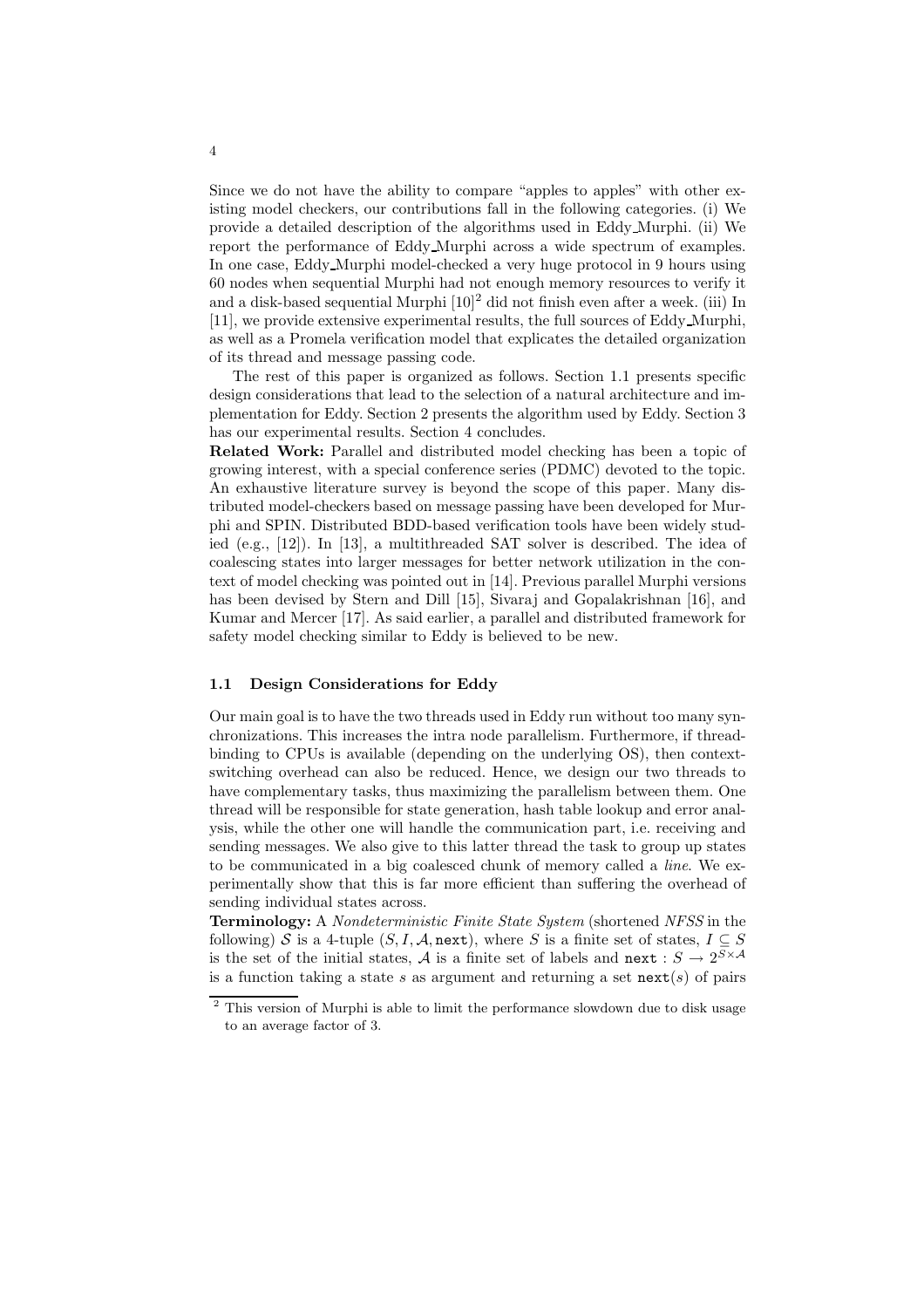$(t, a) \in S \times A$ . Given an NFSS  $S = (S, I, A, \text{next})$  and a property  $\phi$  defined on states (i.e.,  $\phi : S \to \{true, false\}$ ), we want to verify if  $\phi$  holds on all the states of S (i.e., for all  $s \in S$ ,  $\phi(s)$  holds). The algorithm in Figure 1 is what Murphi essentially implements<sup>3</sup>. We seek to parallelize this algorithm based on a number of established as well as new ideas. Our objective is to support distributed hash tables as in contemporary works. This assigns each state s to a home node  $p(s)$ determined by a surjective partitioning function  $p$  that maps state vectors to node numbers lying in the range  $\{1...N\}$ . Kumar and Mercer [17] study the effect of partitioning on load balancing—an important consideration in parallel model checking. We consider the selection of partition functions to be orthogonal to our work.

Given all this, the state generation rate and the communication demands of a parallel safety model checker very much depends on many factors. The amount of work performed to generate the successor states of a given state is a critical consideration. In Murphi, for instance, each "rule" is a  $\langle quard, action \rangle$  pair, with guards and actions being typically coarse-grained. Often, the guards and actions span several pages of code, often involving procedures and functions. In other modeling languages such as Promela and Zing [18], the amount of work to generate the successors of a given state can vary greatly. After gaining sufficient understanding, we hope to have a user-assisted calibration feature for all model checkers constructed following the Eddy architecture. In the rest of this paper, we assess results from our preliminary implementation.

## 2 A New Algorithm for Parallel Model Checking

We present the Eddy Murphi algorithms in Section 2.1, after a brief overview of the MPI and PThread functions used.

MPI functions employed in Eddy Murphi MPI (Message Passage Interface, [19, 20, 6]) is a message-passing library specification, designed to ease the use of message passing by end users, library writers, and tool developers. It is in use in over 60% of the world's supercomputers and clusters. We now present a simplified description of the semantics of certain MPI functions used in our algorithm descriptions (we also take the liberty to simplify the names of these functions somewhat).

– MPI Isend(obj, dest node, msg label) sends obj to dest node, and the message is labeled msg label. Note that this operation is non-blocking (the 'I' stands for immediate), i.e. it does not wait for the corresponding receive. Here, obj is an object of any type, dest node is a node of the computing network, msg label is the label message (chosen between state, termination, termination probe). The following always holds:

<sup>&</sup>lt;sup>3</sup> This rather straightforward algorithm is included in this paper to help contrast our distributed model checker.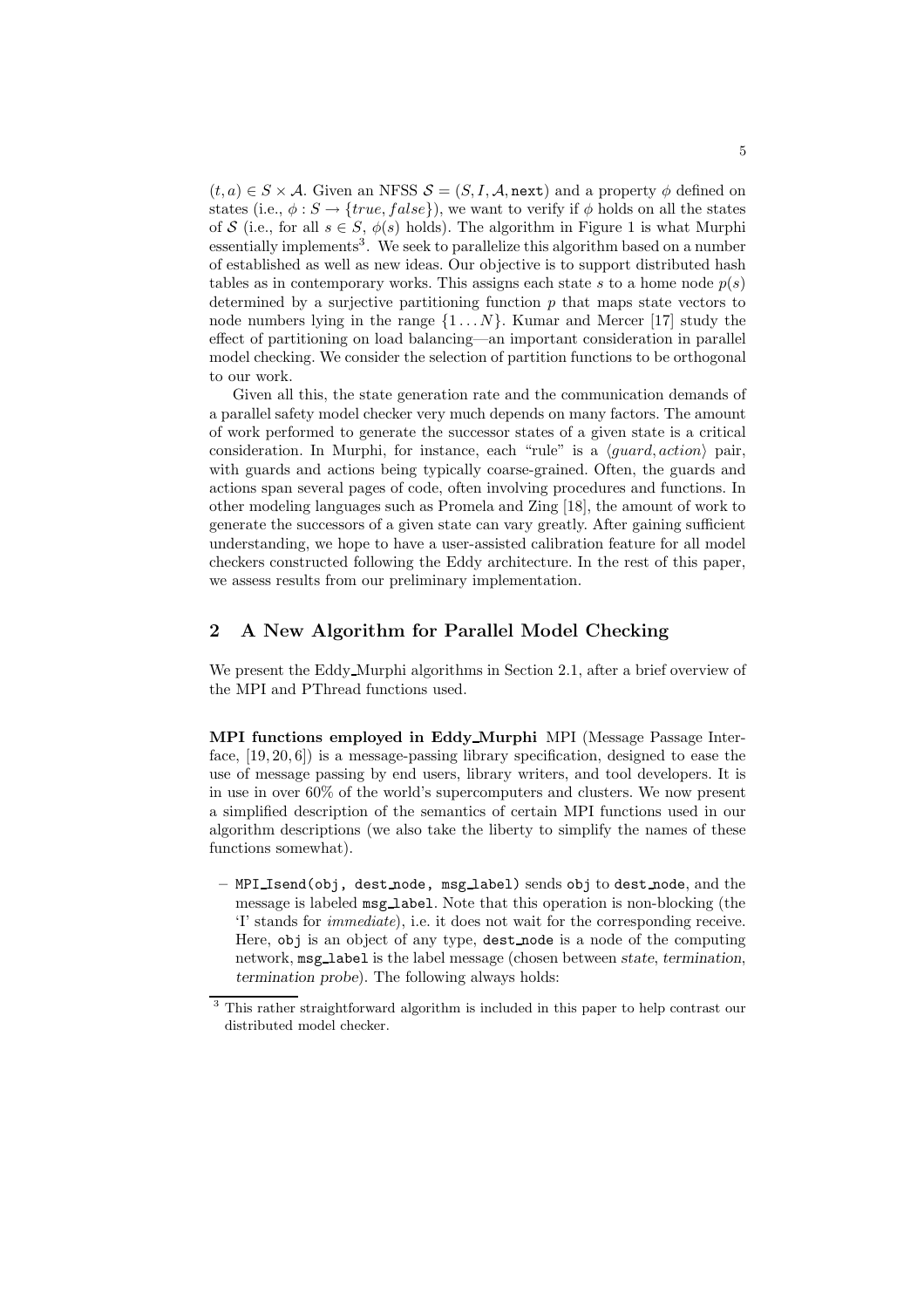- $\bullet$  if msg\_label is state, then obj is a set of states;
- if msg\_label is termination probing, then obj is a token structure (see Fig. 4);
- if msg label is termination, then obj is a boolean value (to be assigned to the global variable result).
- MPI Iprobe(src node, msg label) returns true if there is a message sent by the src node node with the label msg label for the current node. Otherwise, false is returned. As the 'I' suggests, also this call is non-blocking. If src node is ANY SOURCE instead of a specific node, then only the message label is checked.
- MPI Recv(src node, msg label) returns the message sent by the src node node to the current one with the label msg label. We will call this function only after a successful call to MPI Iprobe, thus we are always sure that a MPI Isend had previously sent something to the current node with the given msg label. Again, if src node is ANY SOURCE, then the current node is retrieving the message without checking which node is the sender (only the message label is checked).
- MPI Test(obj) returns true iff obj has been successfully sent, i.e. if the sending has been completed. Note that this is necessary because we are using MPI Isend, that performs an asynchronous sending operation. We will call this function only for test sending completion for states.
- MPI MyRank() returns the rank or identifier of the node.

Finally, with #MPI\_Isend(msg\_label) (resp., #MPI\_Recv(msg\_label)), we denote the number of MPI Isend (resp. MPI Recv) performed with the message label msg\_label. Note that here msg\_label is always state, i.e. we count only the sending operations regarding sets of states.

PThread functions employed in Eddy Murphi POSIX PThread [4, 5] is a standardized programming interface for threads usage. In our model checker we use the following functions. Note that, w.r.t. the PThread standard, we again change the function interface to make their usage clearer:

- pthread create(f) creates a new thread. Namely, the thread that calls this function continues its execution, whilst a new thread is started which executes the function f.
- pthread exit() terminates the thread which calls it.
- pthread join() called by the "main" thread (i.e. the one having called pthread create), suspends the execution of this thread until the other one terminates (because of a pthread exit()), unless it is already terminated.
- pthread yield() Forces the calling thread to relinquish use of its processor.

## 2.1 Eddy Murphi Algorithms

In Figures 2, 3 and 4, we show how the breadth-first (BF) visit of Figure 1 is modified in our parallel approach. Since we use a SPMD (Single Program

6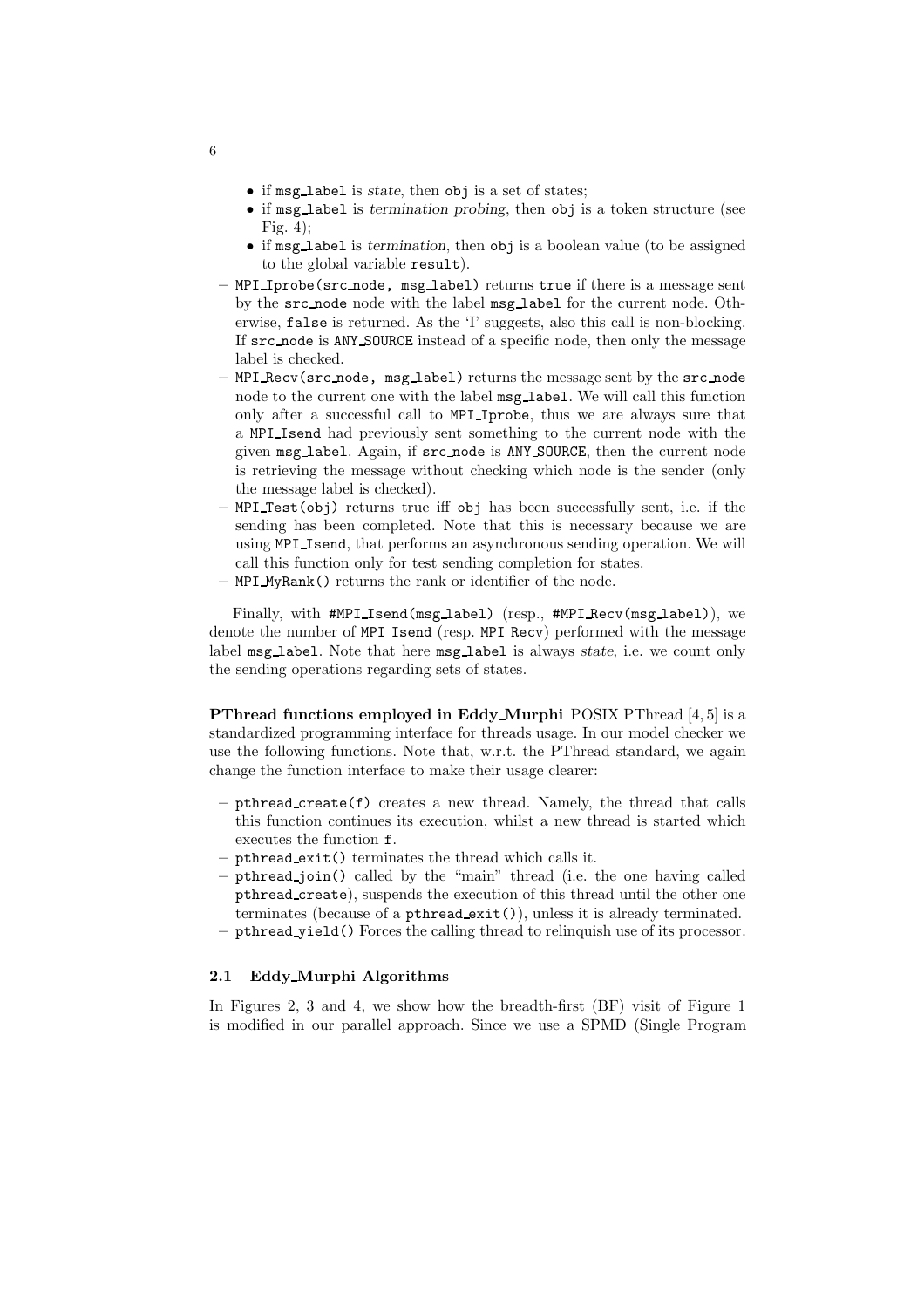Multiple Data) paradigm, the code listed is executed on all the nodes of the computational network. The worker thread is described in Figure 2, and the communication thread in Figures 3 and 4.

The worker thread is somewhat similar to the standard BF visit of Figure 1, but with important changes. One is that only the computation root node generates the start states. However, the most important change is in the handling of the local consumption queue Q.

In fact, whenever a new state  $s$  is generated, and  $s$  turns out not to be an error state, then a states distribution function (called owner() in Figure 2) determines if s belongs to the current node or not. In the first case, the current node inserts  $s$  in  $\mathbb Q$  as well as in the local hash table, unless it was already visited, as it happens in a standalone BF. In the second case, s will be sent to the node  $p(s)$  owing it;  $p(s)$  will eventually then explore s upon receiving it.

However, in order to avoid too many messages between nodes, we use a queuing mechanism that allows to group as many states as possible in a unique message. To this aim, the worker thread enqueues s in a *communication queue* (CommQueue in Fig. 2). Then, the communication thread will eventually dequeue s from CommQueue and send it  $p(s)$ . The details of this queuing mechanism will be explained in Section 2.2.

Note that only the worker thread can dequeue states from the local BF consumption queue Q. On the other hand, the enqueuing of states in Q is performed both by the worker thread (see function CheckState() in Fig. 2) and the communication thread. This latter case happens as a result of receiving states from some other node (see function ReceiveStates() in Fig. 3). Since the states received from other nodes could be both new or already visited, the worker thread performs a check after having dequeued a state received from another node. To distinguish between local generated states (already checked for being new or not) and received states (on which the check has to be performed), Q stores pairs (state, boolean) instead of states.

As for the communication thread, it consists of an endless loop essentially trying to receive and send messages. As stated earlier, there are three type of messages, each carrying:

- states; this kind of messages can be exchanged by every couple of nodes, where the sender is the node generating the states and the receiver is the node owning the states. More details on the sending of this kind of messages are in Section 2.2.
- termination probings; here, MPI node ranks are used to imagine the computation network to form a ring on which the termination probing message is exchanged only between neighbors. This allows us to call the termination probing message a token. Thus, each node receiving a token from its left neighbor, will forward it to its right neighbor. However, the forwarding is performed only when the current node is unable to do anything locally (i.e., the worker thread is sleeping due to empty BF consumption queue and there are no messages to be sent or received).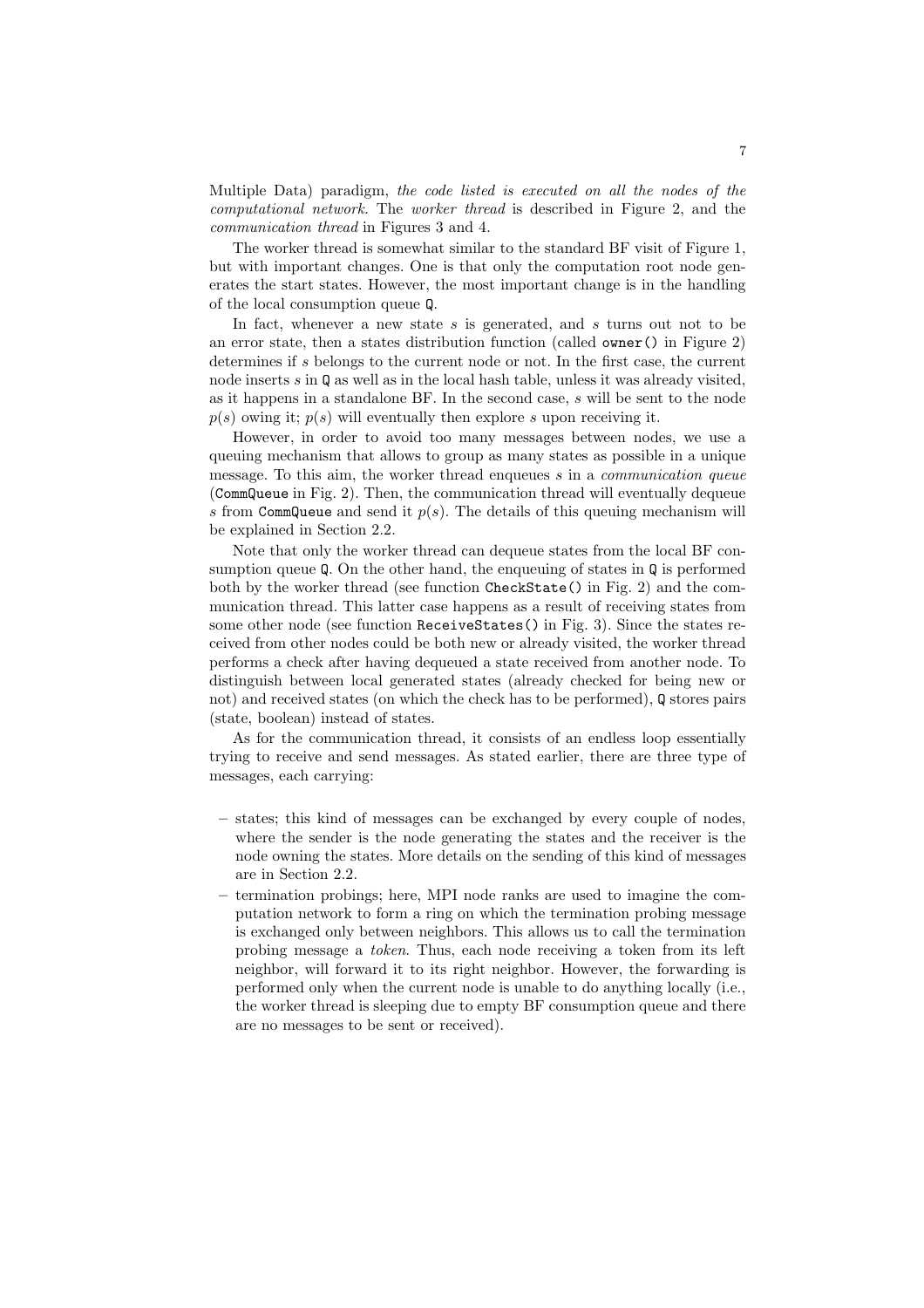```
/* local data (each node has its own copy of this) */
FIFO Queue Q = \emptyset; HashTable T = \emptyset;
bool Terminate = false; bool result = true;
FIFO_Queue_lines CommQueue[NumNodes] = \emptyset;
SafetyProperty \phi;
bool ParBFS (NFSS S) {
 pthread_create ( CommThread );
 if IAmRoot () { /* i.e., MPI_MyRank() == 0 */for each s in I \{if (! \text{CheckState}(s)) { Terminate = true; break; }
 } }
 while (! ParTerminate ()) {
  (s, checked) = Dequeue(Q);if (! checked) { /* sent by some other node */if (s in T) continue;
   else HashInsert(T, s);
  }
  foreach (s_{next}, a) in next(s) {
   if (! \text{CheckState}( s \text{__next}) ) {Terminate = true; break;}
 } }
 Terminate = true; pthread_join () ;
return result:
\} /* ParBFS() */
bool CheckState (state s) \{\n  \}/* false if error state found */owner\_rank = owner(s);if ( owner_rank == MPI_MyRank() ) { /* this node owns s */
  if (s is not in T) {
   if (|\phi(s)) {result = false; return false;}
   HashInsert(T, s); Enqueue(Q, (s, true));} /* otherwise , s is already visited */
 } else { /* this node does not own s */
  if (|\phi(s)) {result = false; return false;}
  Enqueue_line ( CommQueue [ owner_rank ], s);
 return true;
\} /* CheckState() */
bool ParTerminate () { /* true if computation is over */
 if (Terminate) return true;
 if (Q \neq \emptyset) return false;
if (! Terminate) sleep;
if (Terminate) return true;
return false; /* here, new states are in Q \neq/
} /* ParTerminate () */
```
Fig. 2. Worker thread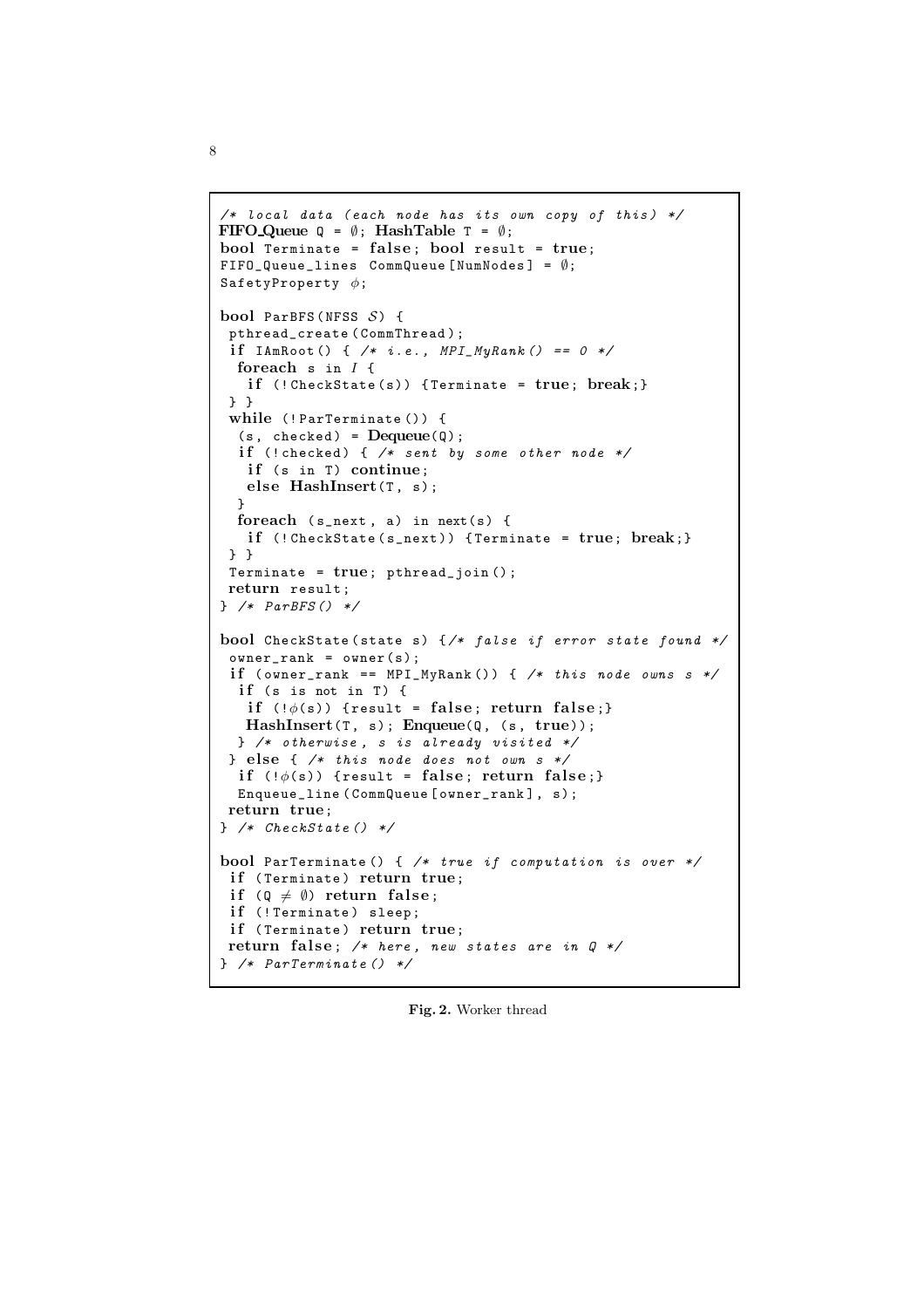```
CommThread () { /* Communication thread */
 while (true) {
  ProcMess (); /* if termination was received, exits */if (Terminate) End (true); /* \phi does not hold */
  DoSends () ;
  Free_lines ( CommQueue ) ; /* tests sending completion */
  StableCondTokenProc () ; /* termination probing */
} } /* CommThread () */
ProcMess () { /* Processes incoming messages */
 if ( MPI_Iprobe ( ANY_SOURCE , state )) ReceiveStates () ;
 if ( MPI_Iprobe ( ANY_SOURCE , termination )) {
  /* some other nonroot node found an error , or the root
     decided the search is finished */
  result = MPI_Recv ( ANY_SOURCE , termination );
 End (false);
\mathbf{r}if ( MPI_Iprobe ( prev_ring_node , termination probing ))
  ReceiveTermProb () ;
} /* ProcessMessages () */
ReceiveStates () { /* Processes incoming state messages */
S = MPI_{Recv} (ANY_{SOURCE, state);foreach state s in S {Enqueue(Q, (s, false))};/* here Q might be empty because of thread scheduling */
if (worker sleeping && Q \neq \emptyset)
  wake the worker thread up; /* wake up and work */} /* ReceiveStates () */
DoSends () { /* Try to send what it is now in CommQueue */
foreach computing node n different from MPI_MyRank () {
  while ( lines_ready ( CommQueue [n]) ) {
   S = Dequeue_line ( CommQueue [n]) ;
  MPI_Isend (S, n, state);
} } } /* DoSends () */
End (bool broadcast) { /* Shuts down CommThread () */
 if (broadcast) { /* terminate all the other nodes */foreach computing node n {
  MPI_Isend (result, n, termination); MPI_Wait ();
} }
Terminate = true; /* also the worker thread terminates */
if (worker sleeping)
 wake the worker thread up; /* wake up and die */pthread_exit () ;
} / * End() * /
```
Fig. 3. Communication thread (continues in Fig. 4)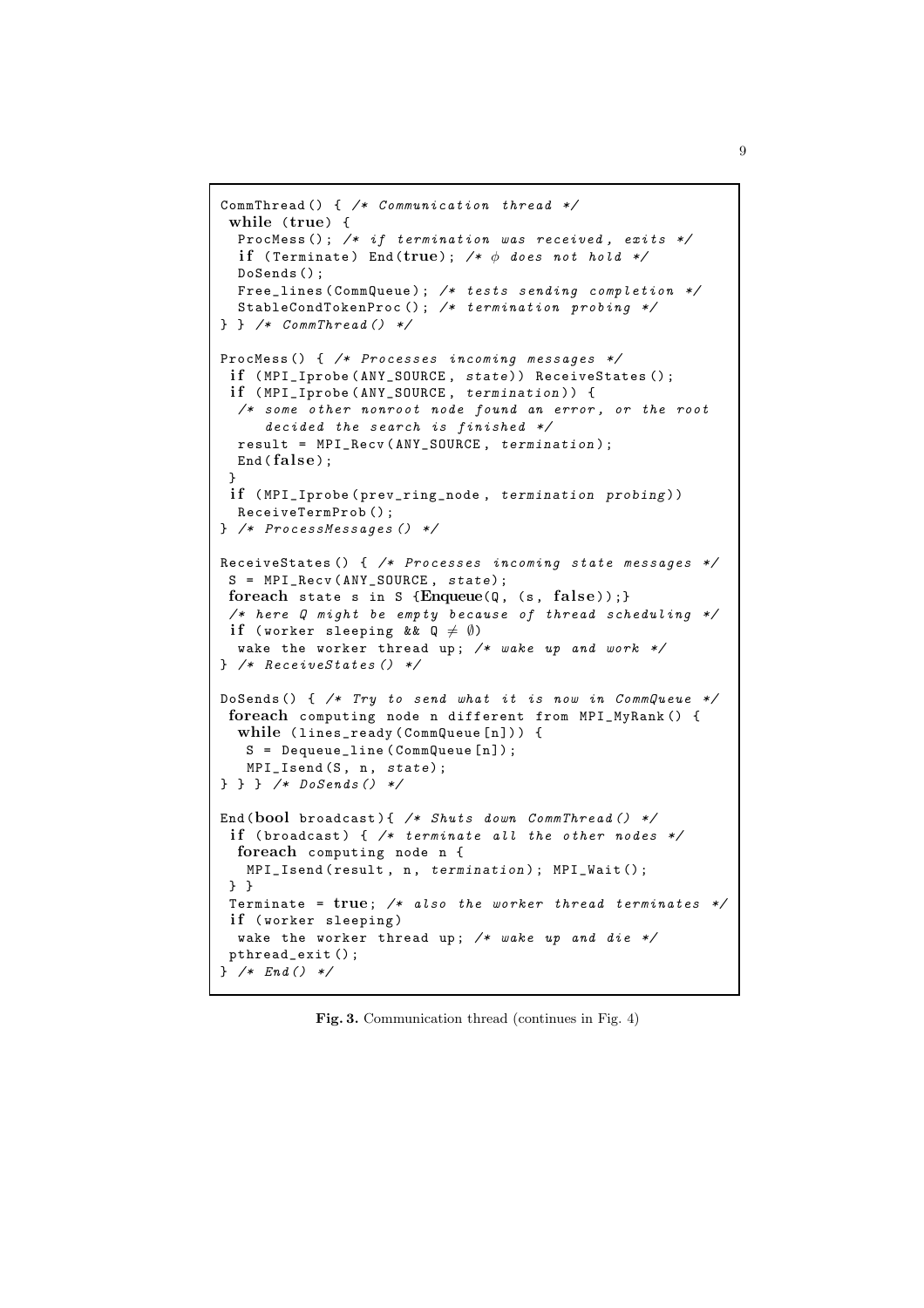```
/* Local data (each node has its own copy of this) */
bool TokenValid = IAmRoot () ;
struct { int snt; int rcvd; } token;
/* Possibly starts or continues the token passing */
StableCondTokenProc () {
 if ( TknVldAndNthngToDo () ) {
  /* initially , only the root might enter */
  if ( IAmRoot () ) {
   /* token processing to see if we can terminate */token. snt = token. rcvd = 0;} else {
  token.snt += #MPI_Isend(state);
   token. rcvd += #MPI Recv (state):
 }
 MPI_Isend (token, next ring node, termination probing);
 TokenValid = false; /* token sent away... */
} } } /* StableCondTokenProc () */
/* True iff token valid and nothing can be done locally */bool TknVldAndNthngToDo () {
if (TokenValid && worker sleeping) {
 Try DoSends () , then ProcessMessages () ;
 return (no operation performed);
}
return false ;
} \frac{1}{2} /* TknVldAndNthngToDo() */
/* Processes incoming termination probing messages */
ReceiveTermProb () {
 token = MPI_Recv ( ANY_SOURCE , termination probing );
TokenValid = true;
if ( TknVldAndNthngToDo () ) {
  /* basing on local information , the computation can be
     terminated */
  if (!IAmRoot()) {
   /* rehop the token, after having modified it */
   token.snt += #MPI_Isend(state);token.rcvd += #MPI_{Recv}(state);MPI_Isend (token, next_ring_node, termination probing);
  TokenValid = false; /* token sent away... */
  } else { /* the token has finished its tour */
   if (token.snt + #MPI_Isend (state) ==
       token . rcvd + # MPI_Recv ( state))
    End (true);
   /* otherwise, the computation will continue */} } } /* ReceiveTermProb() */
```
Fig. 4. Communication thread (functions for termination)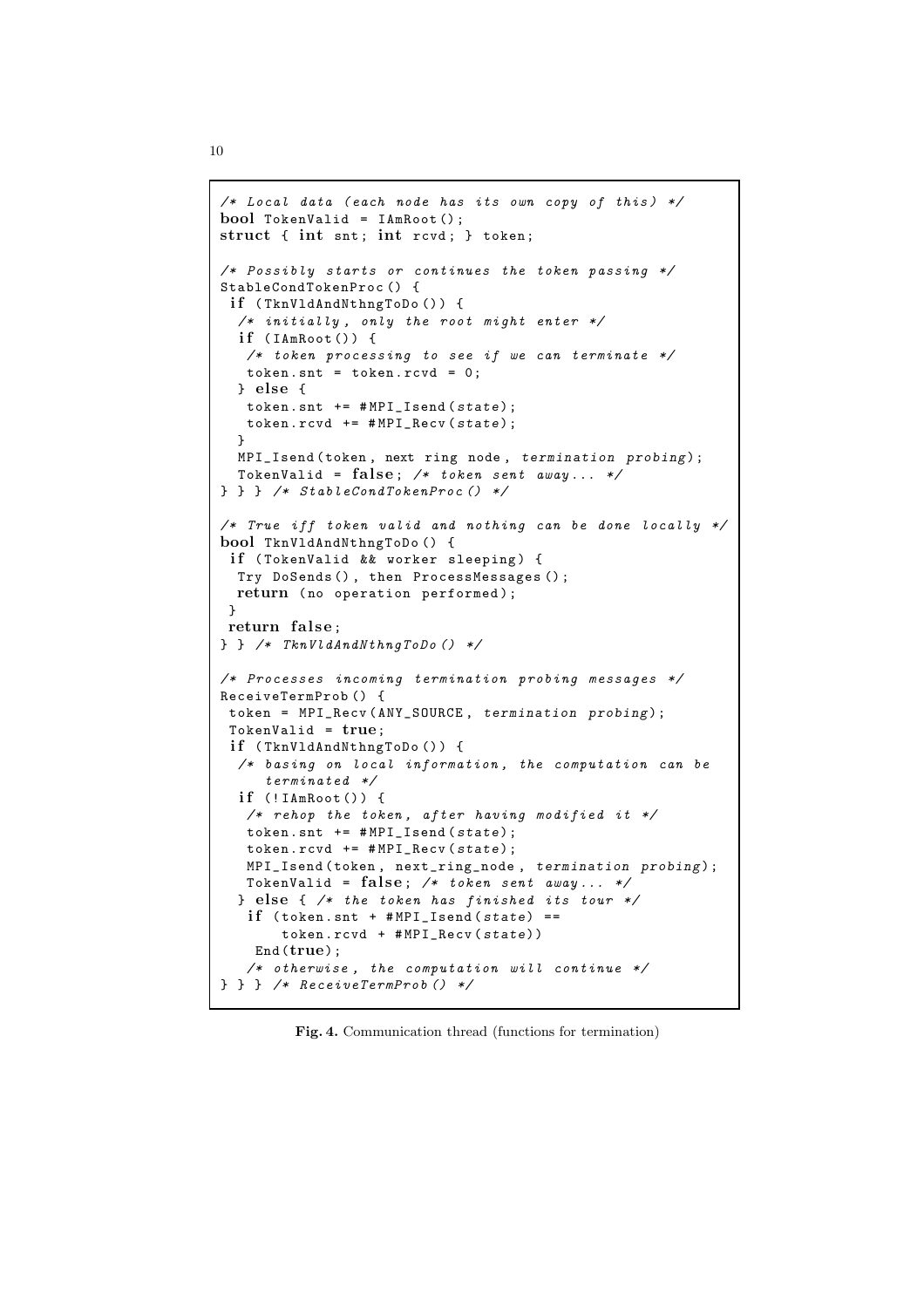The token message chain can be started only by the root node and ends when the root node receives the token back by the last node. Since every node updates the global sent and received message counting on the token before forwarding it, if the root finds the two counter to match then the parallel computation is over. In fact, this implies that all the nodes are inactive (i.e. with the worker thread sleeping) and all messages that have been sent have also been received.

– termination; message of this kind are always broadcasted by one node to all the others. Namely, the source can be either the root node (when the termination probing is successfully terminated) or any node. In the first case, all the reachable states have been globally visited, and the system is correct w.r.t. the invariant property  $\phi$  we want to verify. In the second case, there is an error state somewhere (i.e. a state s such that  $\phi(s) = 0$ ), and the termination message will be sent by the node which has discovered it (note that it could be also the root node, and that more than one error state could be discovered at the same time by different nodes).

#### 2.2 The Communication Queue Mechanism

A more detailed description is needed for the communication queue handling (i.e. CommQueue in Figures 2 and 3). The purpose of this data structure is to avoid sending each state separately: on the contrary, it allows to group up as many states as reasonable, thus reducing the communication overhead. Of course, grouping is possible only if the destination is the same, thus there is a communication queue for every possible destination node<sup>4</sup>.

Differently from  $\mathbb Q$ , which is a traditional FIFO queue (storing pairs (state, boolean)), each communication queue is organized as an array of arrays of states. We will refer to each array of states as a *line*, thus our parallel algorithm depends on two parameters:

NumLines the number of lines used; LineSize the number of states for each line.

In Figures 2 and 3, there are four functions accessing CommQueue. In order to explain how they work, we have to say that at every execution time there is only one active line (i.e. the line on which the states are currently added), while the other lines status can be:

- waiting to be sent these lines already contain all the LineSize states they are allowed to, and they are waiting to be sent;
- currently being sent also these lines are filled up, but they have already been passed to MPI Isend; however, the sending operation is still not terminated. Following the MPI standard specification, the contents of these lines cannot by accessed until the sending operation has been successfully completed;

<sup>4</sup> Indeed, our implementation uses NumNodes−1 communication queues per node, while in Figure 2 NumNodes queues are declared. This allows to simplify our pseudocode.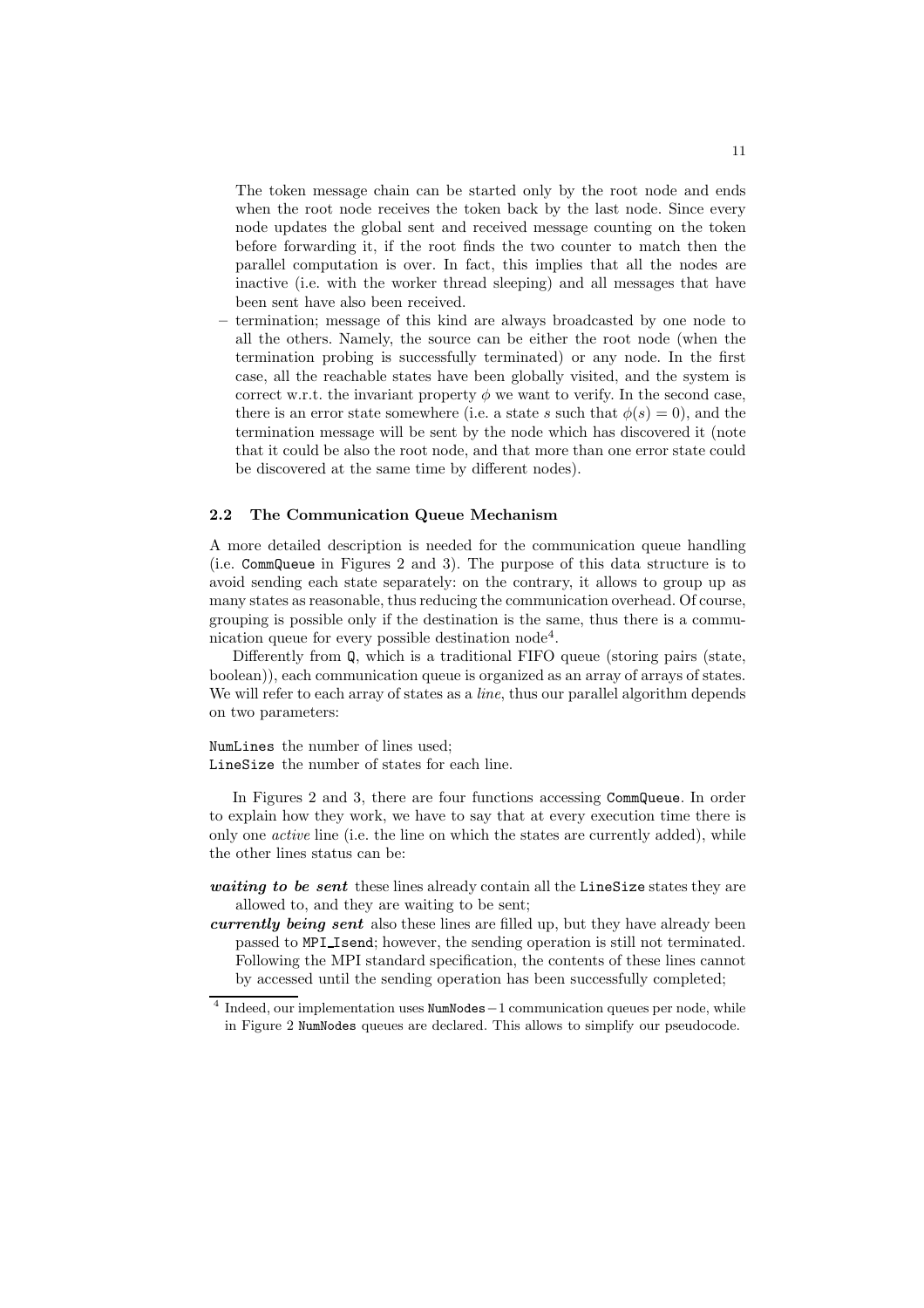waiting to be active these lines contain no states, or have already been successfully sent, so their content can be overwritten with new states.

Thus, three line index lists are maintained, one for each of these line types; we will call the former list WTBS, the second one CBS and the latter WTBA. Initially, the first line is the active one, WTBA contains all the other NumLines − 1 lines and WTBS and CBS are empty.

We are now ready to give the semantics of the four functions manipulating commQueue:

- Enqueue line(CommQueue, state) called by the worker thread, adds state at the end of the active line of CommQueue. It also handles the active line filling, by properly modifying WTBS and WTBA.
- Dequeue line(CommQueue) called by the communication thread, returns the first line ready to be sent in CommQueue, and properly modifies WTBS and CBS. If there are no ready lines, and the worker thread is sleeping, then the active line is returned.
- lines ready(CommQueue) returns true if Dequeue line returns (a line with) at least one state.
- Free lines(CommQueues) calls MPI Test on all the lines currently being sent (no matter which queue they belong). Those lines passing the test are moved to the WTBA list.

A more detailed pseudocode describing these function can be found in Fig. 5 Summing up, the evolution of a line status is shown in Fig. 6, where we use the list acronyms to denote the status of the lines that are stored in them. As for the events causing the status transitions, if  $l$  is the line under analysis then the following holds:

- 1. is triggered when a call to Enqueue line fills up the active line and  $l$  is the first of the WTBA list;
- 2. is triggered when a call to Enqueue line fills up the active line (which coincides with  $l$ )
- 3. is triggered when a call to Dequeue line returns  $l$ ;
- 4. is triggered when a call to  $Free$  line finds  $l$  to be entirely sent.

Finally, note that the initial state of the automaton in Fig. 6 is Active for the first line in the lines array, and WTBA for all the others.

### 2.3 Algorithm Rationale

In parallel algorithms for model checking proposed to date, nodes alternate between state generation, state sending, and state receiving. With only one thread available, providing maximal overlap between these activities requires the use of non-blocking MPI communications amidst the rather intricate state generation steps of a model checker. This can render the code brittle, non-portable, and ultimately inadequately concurrent. In contrast, in our design, state generation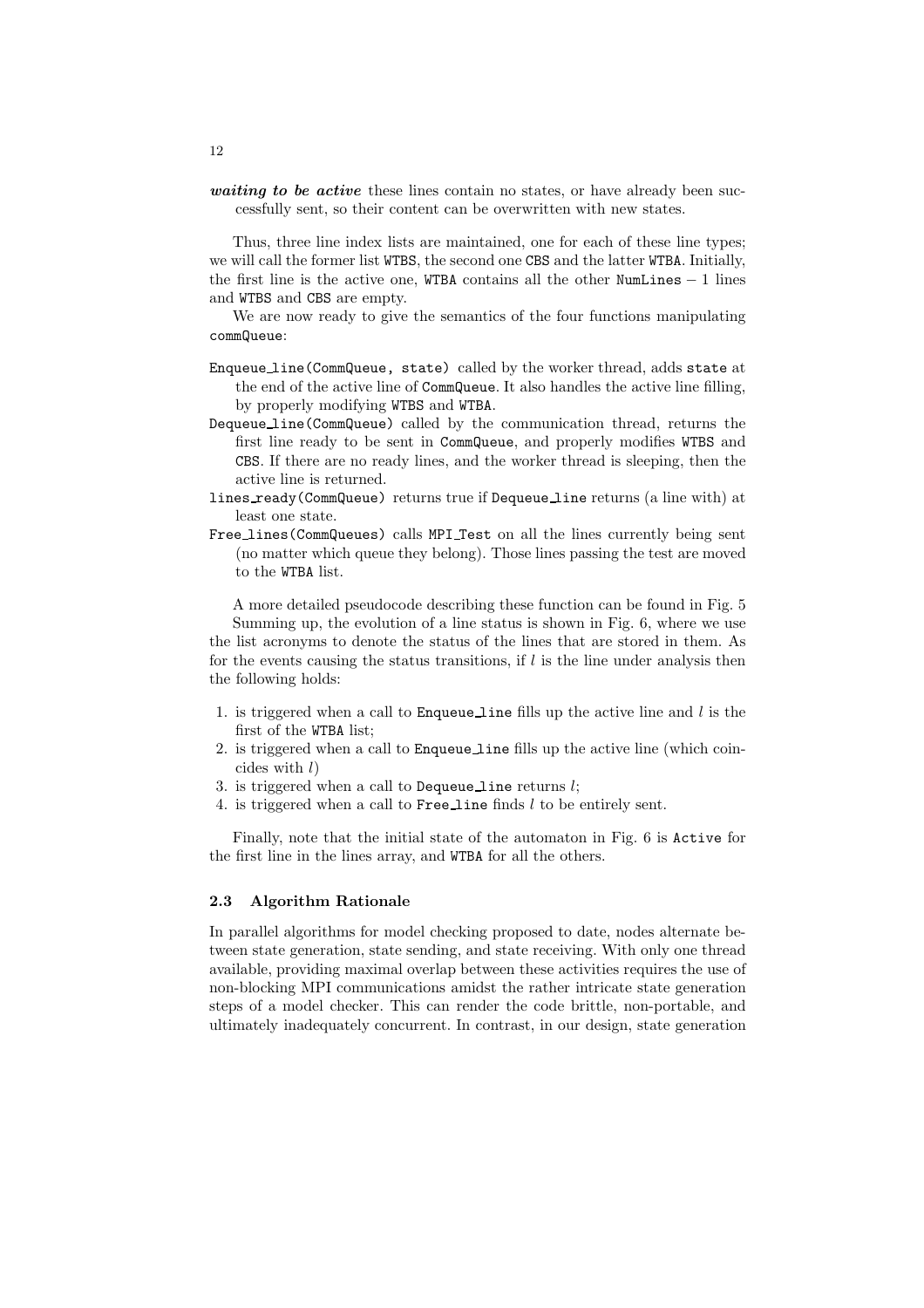```
/* Puts s in the active line, and handles filling */void Enqueue_line (FIFO_Queue_line Q, state s) {
 while (1) { /* breaked once there is an active line */if (Q.\text{active}\_ \text{line} is defined) {
   Q. active_line = Q. active_line ∪ s;
   if (length(Q.\text{active}\_ \text{line}) =  LineSize) {
    Q.WTBS = Q.WTBS \cup Q. active\_line;if (Q.WTBA == \emptyset) undefine Q. active_line;
    else {
     Q.\,active\_line = head(Q.WTBA);
     Q. WTBA = tail(Q. WTBA);
     Clear (Q. active_line); /* length(Q. active\_line) == 0 */} }
   break; /* exits while (1) */
  }
  if (Terminate) break; /* exits while (1) */
  if (too much iterations without an active line found)
   pthread_yield (); /*yields to the communication thread*/
} } } /* Enqueue_line () */
/* Returns a line that can be sent away */
state_array Dequeue_line ( FIFO_Queue_line Q) {
 if (Q.WTBS \neq \emptyset) {
 ret = head(Q.WTBS);
  Q.WTBS = tail(Q.WTBS);Q.CBS = Q.CBS \cup ret;return ret ;
 }
 else if (worker sleeping) return Q. active_line;
 else return NULL ;
} /* Dequeue_line () */
bool lines_ready () { /* Can something be sent? */
 if ( Dequeue_line can return at least one state )
 return true;
 else return false ;
} /* lines_ready () */
/* Checks for sending completion */
void Free_lines ( FIFO_Queue_lines Qs) {
 foreach computing node n different from MPI_MyRank () {
  foreach line 1 in Qs[n]. CBS {
   if (MPI\_Test(1)) {
    Q.WTBA = Q.WTBA \cup 1; /* with length (l) == 0 */
    remove l from Q. CBS ;
} } } } /* Free_lines () */
```
Fig. 5. Communication queue handling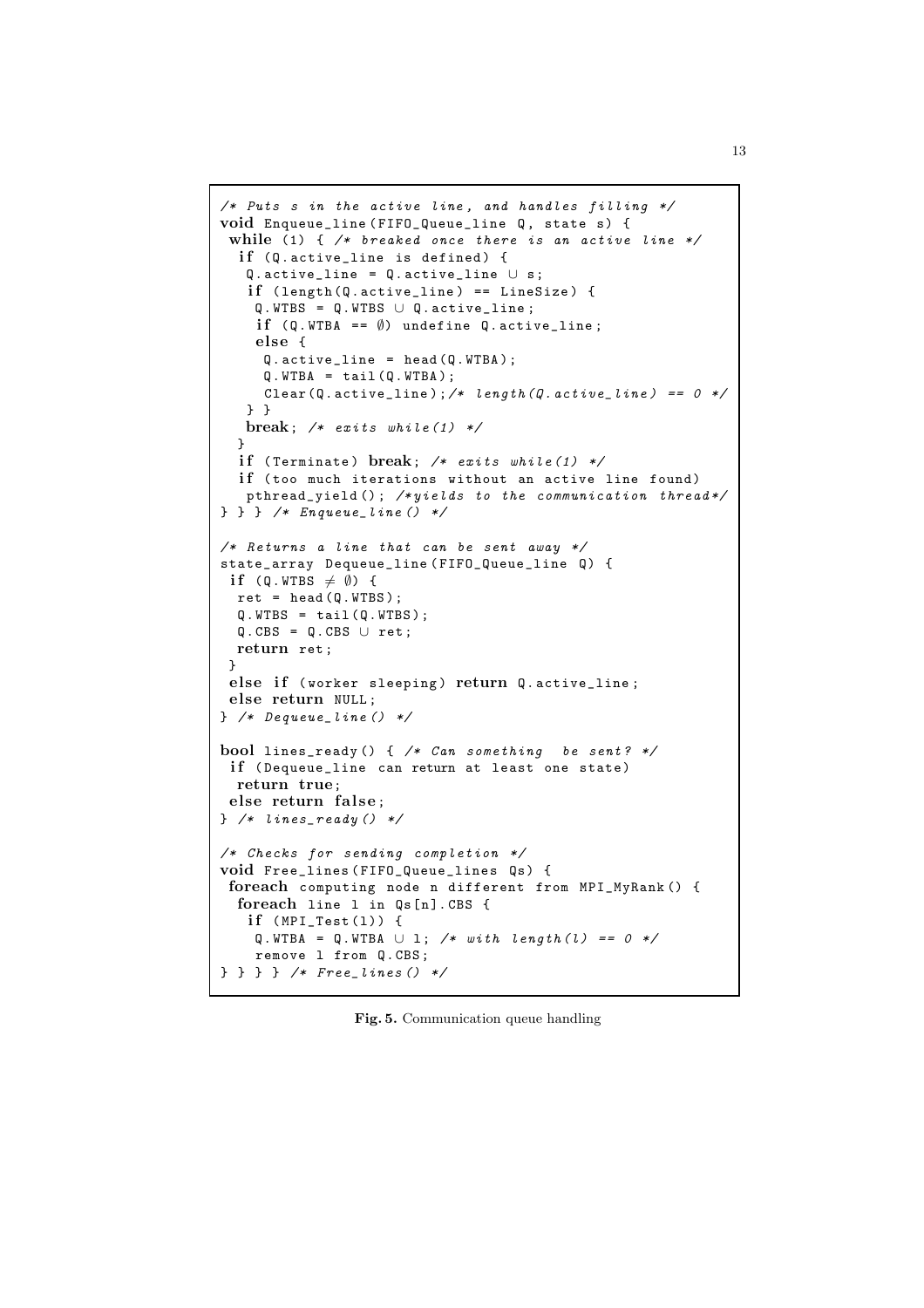

Fig. 6. Evolution of a line status

and communication are in two threads which, on an increasing number of hardware platforms, map onto multi-core CPUs. Through the use of threading and the lines queues, we minimize the time that a worker spends in a waiting state. The threading itself allows the worker not to be kept wait for communication handling. In fact, there are only two other events that cause the worker thread to wait:

- When the consumption queue is empty (function ParTerminate in Figure 2); in this case, the worker thread enters a sleeping status, waiting for some other node to send some new states, or for termination. However, the wait for new states to be processed could be extended if the communication threads keep sending small lines (i.e., containing too few states) to the other nodes. It should be clear that it is more convenient to send as many states as possible in one shot. To achieve this, it is sufficient to set LineSize to an adequately high number. Note however that setting this parameter to a too high number may cause a delay in the sending of the states, thus causing other nodes to be idle.
- When there are no available lines in WTBA of the communication queue for some node; thus, all the lines are in WTBS or CBS (in this case, the worker loops in the while(1) statement of function Enqueue lines in Figure 5). In this case, after a given number of attempts, the worker thread yields to the communication thread, so that some line becomes available earlier. Note that at each iteration the worker also checks if Terminate has been set as a result of receiving a termination message (without this check, deadlocks are possible if a termination message is received when the worker is inside Enqueue lines). This problem can be mitigated by properly choosing the number of lines and their length. If there are too few lines, then the worker thread will often be stopped in a waiting status when trying to submit states to the communication queues. Thus, the parameter NumLines should be as high as possible.

However, NumLines and LineSize cannot be set indefinitely high, since they are memory consuming: e.g., if 10 bytes are needed to represent a state in a given model to be verified, then having 1024 lines each with 1024 states on a 50-nodes computation will result in about 500MB RAM memory requirement for each node. This will reduce the space for hash table and consumption queue, so affecting the worker thread performances.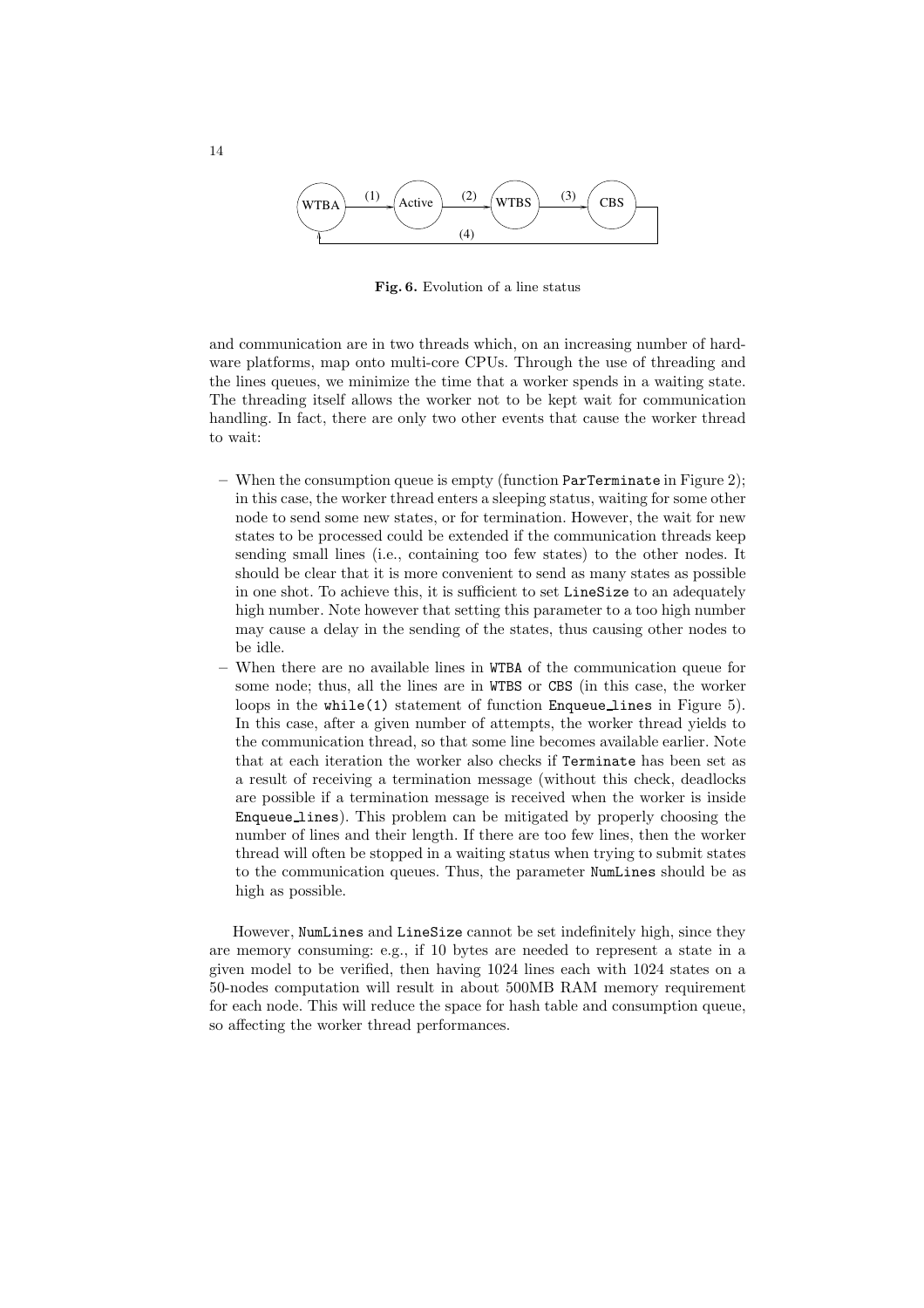Fortunately, we will show that 1024 or 512 states are a good value for LineSize, whilst NumLines can be much smaller, e.g.  $8$  or 16. In fact, the number of lines merely needs to be large enough to allow overlap of the two threads.

## 3 Experimental Results

To assess the feasibility of our approach, we implemented our parallel algorithm within the model checker Murphi [21]. We will call the resulting verifier Eddy Murphi [22].

We use Eddy Murphi to run different kinds of experiments. All the experiments we run are computed as an average over at least two runs, and were repeated until an acceptable standard deviation was reached (all details provided at  $[11]$ .

Initially, we tune the communication parameters, i.e. the number of lines (NumLines), and the size of each line (LineSize). To do this, we use the protocol sci [15], available within the standard Murphi distribution, modifying its parameters in a way such that it has now a fairly high number of states (approx.  $2.7 \times 10^6$ ). We then run different verifications on sci, changing the values for NumLines and LineSize; these values, as already said in Sect. 2.3, are chosen to be low for NumLines and high for LineSize; we also change the number of nodes. The results are in Table 1, where NL stand for NumLines, LS for LineSize and Time % is the ratio between the execution time for Eddy Murphi and the execution time for standard Murphi. In Table 1, we report only the four best configurations for our parameters, ordered by decreasing time. It is clear that the best results are obtained with 1024 states for each line, and with a number of lines between 8 and 32. To keep memory occupation small enough, we choose 8 lines with 1024 states each.

| 40 Nodes |  |  | $\parallel$ 20 Nodes |  |                                                                          | 10 Nodes |  |  |
|----------|--|--|----------------------|--|--------------------------------------------------------------------------|----------|--|--|
|          |  |  |                      |  | $\overline{\text{NL}}$ LS Time $\%$ NL LS Time $\%$ NL LS Time $\%$      |          |  |  |
|          |  |  |                      |  | 32  1024   0.023984   32   1024   0.046594   16   1024   0.106446        |          |  |  |
|          |  |  |                      |  | 16   1024   0.023989   2   1024   0.046677   32   1024   0.106805        |          |  |  |
|          |  |  |                      |  | 8   1024   0.024058   16   1024   0.046717   8   1024   0.106833         |          |  |  |
|          |  |  |                      |  | 2   $1024 \mid 0.024136$   8   $1024 \mid 0.046884$   1   512   0.107657 |          |  |  |

Table 1. Experimental results for the parameter tuning, carried out on a multi-core 120-nodes cluster; each node has 2 Intel XEON processors at 2.4 GHz, with 2GB of RAM

Next, we use these parameters values to compare the performances of Eddy Murphi with (standard) Murphi. In these experiments we use five protocols from the Murphi distribution, in order to be able to compare the performances of Eddy Murphi vs Murphi. These protocols have been chosen in such a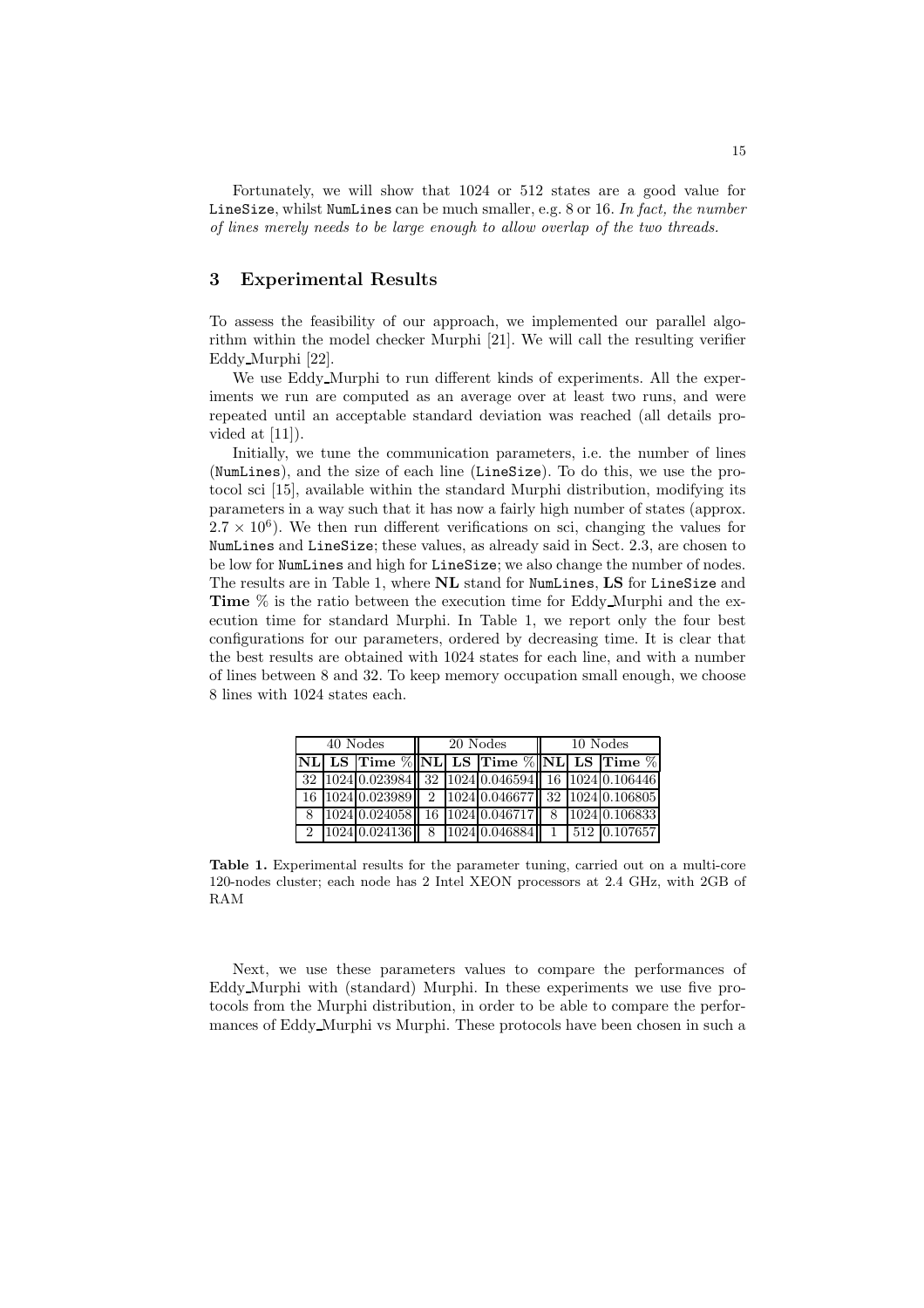way that their number of states is high enough to make the use of parallel model checker meaningful; indeed, they all have between  $10^6$  and  $10^8$  states.

The results are in Fig. 7, where we graph the speedup obtained by Eddy Murphi w.r.t. Murphi (the inverse of Table 1, i.e.  $\frac{\text{Eddy-Murphi time}}{\text{Murphi time}}$ ) as a function of the number of compute nodes. Fig. 7 shows that we obtain a nearly linear speedup on almost all the examples, and that on all examples we are considerably faster than standalone Murphi.



Fig. 7. Experimental results for performances comparison with standard Murphi, carried out on the same cluster of Table 1

Note that a previous parallel version of Murphi was already developed [23]. We could not re-run the parallel Murphi implementation of [23] because it was developed for the Berkeley NOW hardware which is unavailable. However, when using an MPI porting (reported by  $[16]$ ), we do not observe the speedup mentioned in [23], and it is always much slower than standard Murphi. This is probably due to the fact that now CPUs are faster, and that the clusters network used in [23] are optimized for message passing, which is not the case with MPI, that privileges the portability. Parallel Murphi implementations were also reported by [17], but we were not able to obtain a reliable version of this code.

Finally, we present a very large protocol whose verification is not feasible on a standalone machine. This is the case of the FLASH protocol [24] with 5 processors and 2 data values as parameters. This protocol has more than  $3 \times 10^9$  states, and its verification with standard Murphi would require a huge amount of RAM memory (assuming 40 bits for each state in hash compaction, we would need 15 GB of RAM for the hash table only), as well as an unacceptable computational time. On the other hand, by using a disk version of Murphi [10], the computation lasts more than 1 week (we do not know the exact amount of time, but a projection based on the first part of the verification leads to a probable execution time of 3 weeks). However, we successfully completed the verification of this protocol with Eddy Murphi on 60 nodes in approximately 9 hours.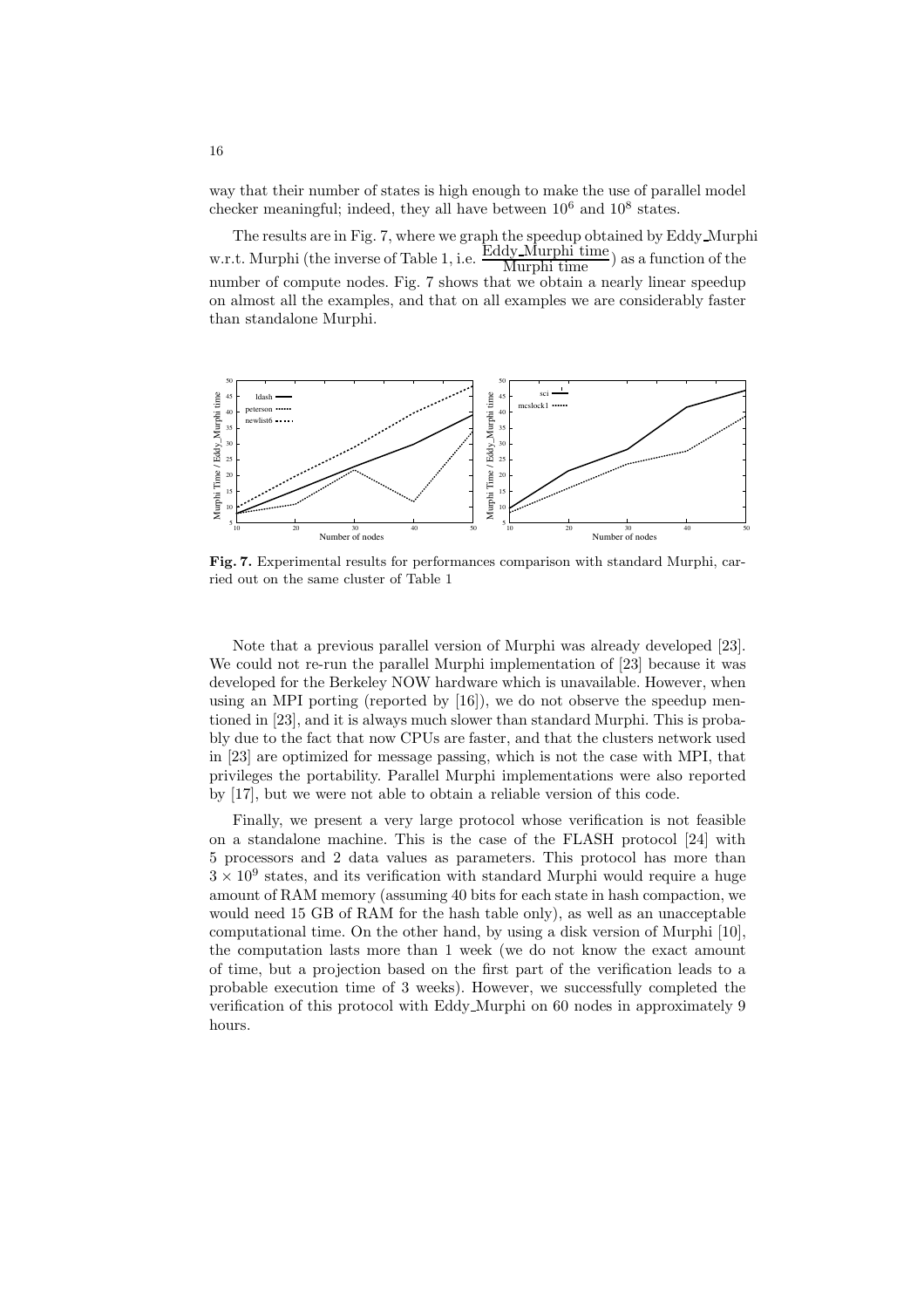## 4 Conclusions

We have developed a novel algorithm and an associated framework for shared memory and distributed memory model checking of safety properties, called "Eddy." This is the first such model checker that we are aware of. Eddy meets many goals that we had originally set forth. One important goal was to ensure a clean separation of concerns between next-state generation and communication during distributed model checking. This, in turn, has several advantages. One advantage is that it makes the code easier to understand, validate, and modify. It also helps make the model checking framework more generic by allowing us to replace the next-state generation logic (e.g., switch over from, say, Murphi to SPIN or Zing) without changing the communication management part very much. Another advantage is the vastly increased concurrency possible when the next-state generation and communication management activities are run as two separate threads. Last but not least, the two threads running per node of Eddy can exploit the two separate CPUs of dual-core CPUs that will become widely available soon. These threads will then have lower or no context-switch overheads, and also utilize the cache memories of the CPUs much more effectively. Eddy optimizes communication in several ways: (i) by not sending individual states, but rather much more bulky units that collect several states before shipment, the interconnection utilization vastly improves. (ii) by performing multiple asynchronous sends in an overlapped manner, the overall throughput improves.

Our experiments confirm that the Eddy algorithm is quite robust and scales extremely well on a wide variety of nodes as well as communication parameters such as those controlling state aggregation. In particular, large instances of the Stanford FLASH protocol that cannot be verified through sequential model checking on powerful uniprocessors can now be verified quite fast using multiple nodes. The measurements reported in this paper indicate the actual speed-ups obtained as well as the impact of line sizes and the number of lines on performance.

As part of future work, we hope to combine other optimizations with Eddy. Some of the ideas under consideration are: (i) the use of other ways to record visited states per node, including disk-based algorithms [10], and the use of minimal automata [25], (ii) the use of thread-pools if multiple CPUs are available per node (e.g. hyper-threaded multi-cores), and (iii) self-calibrating versions of Eddy that set its communication thread parameters based on the measured network characteristics.

## References

- 1. U. Stern and D. Dill. Parallelizing the Murφ verifier. Formal Methods in System Design,  $18(2):117-129$ , 2001. (Journal version of their CAV 1997 paper).
- 2. F. Lerda and R. Sisto. Distributed-memory model checking with SPIN. In Proc. of SPIN 1999, volume 1680 of LNCS. Springer, 1999.
- 3. D. L. Dill. The murphi verification system. In Proc. of CAV 1996, volume 1102 of Lecture Notes in Computer Science, pages 390–393. Springer, 1996.